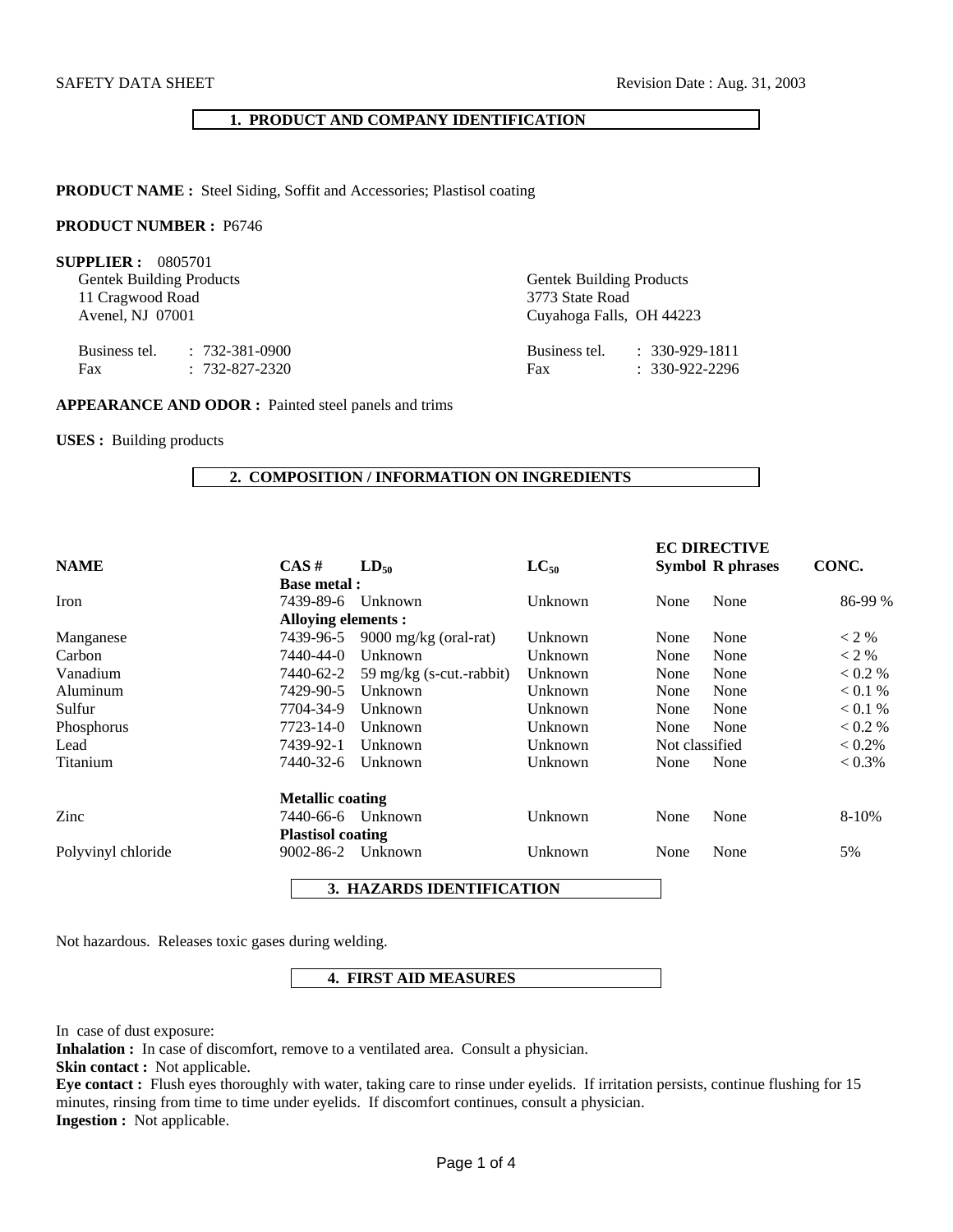# **5. FIRE-FIGHTING MEASURES**

**EXTINGUISHING MEDIA :** Remove source of flame. In case of fire, wear self-contained breathing apparatus and fire-resistant clothing.

**HAZARDOUS COMBUSTION PRODUCTS :** If heated to decomposition, emits corrosive (hydrochloric acid, phosgene) and toxic carbon products.

# **6. ACCIDENTAL RELEASE MEASURES**

Not applicable.

# **7. HANDLING AND STORAGE**

**HANDLING PRECAUTIONS :** Follow the recommendations in ANSI Z49.1, Safety in welding and cutting. (ANSI: American National Standard Institute)

**STORAGE CONDITIONS :** Not applicable.

 **8. EXPOSURE CONTROLS / PERSONAL PROTECTION** 

Provide general and local ventilation to maintain concentrations of air contaminants below recommended standards.

Use an approved respirator designed for the hazard, where concentrations exceed exposure limits.Wear goggles, as necessary. Wear welder's gloves, helmet, tinted visor and any other protective equipment (arm protectors, aprons) when welding this material.

# **EXPOSURE LIMITS :**

(ACGIH=American Conference of Governmental Industrial Hygienists; TLV=Threshold Limit Value; OSHA=Occupational Safety and Health Administration [USA]; PEL=Permissible Exposure Limit; TWA=Time-Weighted Average; STEL=Short Term Exposure Limit; Ceiling=Ceiling value)

|                                          | <b>ACGIH (TLV)</b>      |                     | <b>OSHA (PEL)</b>       |                          |  |
|------------------------------------------|-------------------------|---------------------|-------------------------|--------------------------|--|
|                                          | <b>TWA</b>              | <b>STEL</b>         | <b>TWA</b>              | <b>Ceiling</b>           |  |
| Iron oxide, fume                         | $5 \text{ mg/m}^3$      | None                | $10 \text{ mg/m}^3$     | None                     |  |
| dust                                     | None                    | None                | $10 \text{ mg/m}^3$     | None                     |  |
| Manganese (dust)                         | $5 \text{ mg/m}^3$      | None                | $5 \text{ mg/m}^3$      | $5 \text{ mg/m}^3$ -ceil |  |
| (fumes)                                  | 1 mg/m <sup>3</sup>     | $3 \text{ mg/m}^3$  | $5 \text{ mg/m}^3$      | $5 \text{ mg/m}^3$       |  |
| Carbon (as nuisance particulates - tot.) | $10 \text{ mg/m}^3$     | None                | $15 \text{ mg/m}^3$     | None                     |  |
| Lead inorg. dust & fumes                 | $0.15 \text{ mg/m}^3$   | None                | $0.05 \text{ mg/m}^3$   | None                     |  |
| Phosphorus                               | $0.1$ mg/m <sup>3</sup> | None                | $0.1$ mg/m <sup>3</sup> | None                     |  |
| Vanadium $(V_2O_5)$ - respirable dust    | $0.05 \text{ mg/m}^3$   | None                | $0.5 \text{ mg/m}^3$    | $0.5 \text{ mg/m}^3$     |  |
| fume (as $V_2O_5$ )                      | $0.05 \text{ mg/m}^3$   | None                | $0.1$ mg/m <sup>3</sup> | $0.1 \text{ mg/m}^3$     |  |
| Polyvinyl chloride                       | None                    | None                | None                    | None                     |  |
| Zinc oxide fume                          | 5 mg/m <sup>3</sup>     | $10 \text{ mg/m}^3$ | $5 \text{ mg/m}^3$      | None                     |  |
| Tot. dust                                | $10 \text{ mg/m}^3$     | None                | 15 mg/m <sup>3</sup>    | None                     |  |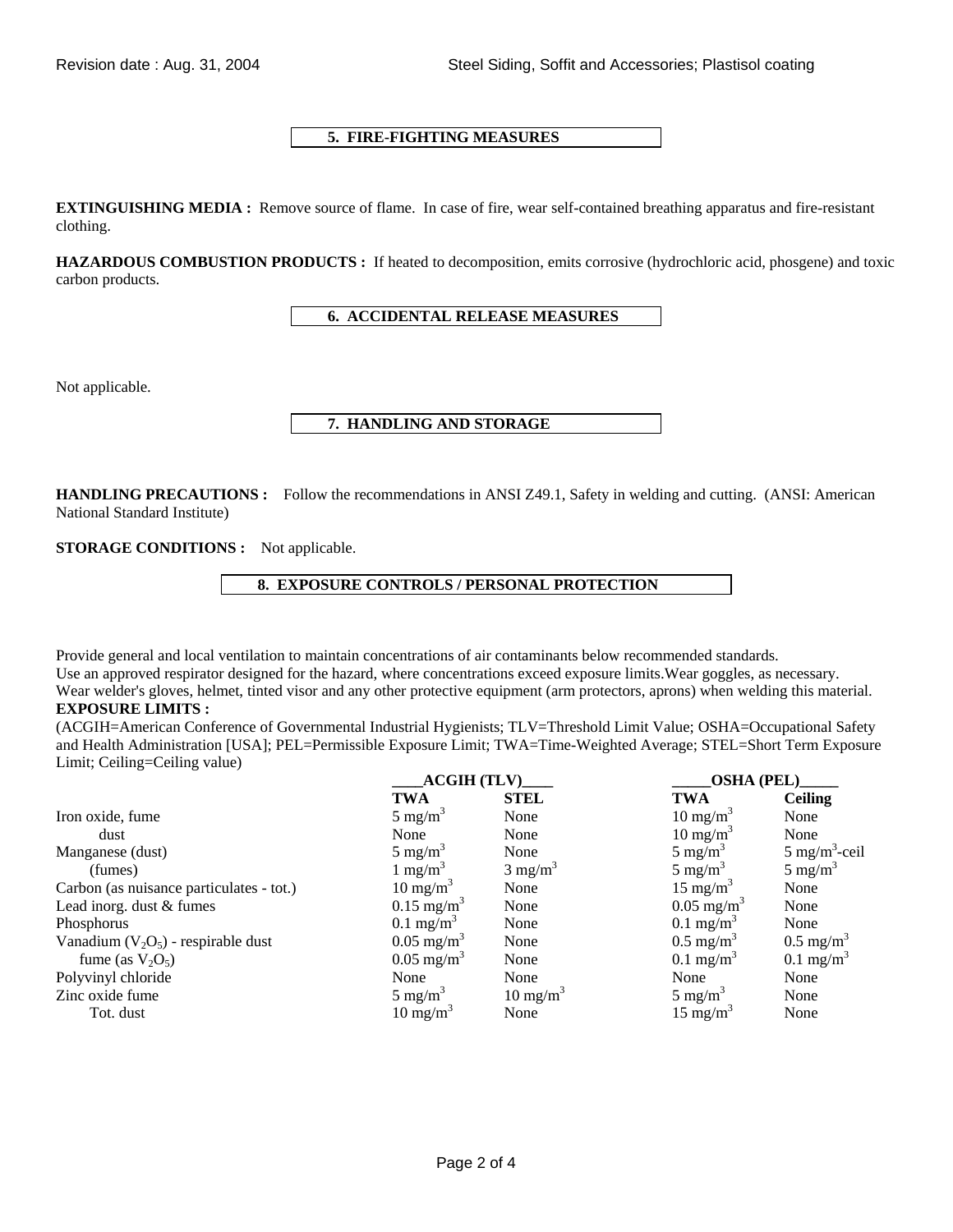# **9. PHYSICAL AND CHEMICAL PROPERTIES**

**pH :** Not applicable. **flashpoint :** Not applicable. **boiling point :** Not applicable. **autoignition temperature :** 315 C **vapor density (air=1) :** Not applicable. **explosive properties :** Not applicable. **evaporation rate :** Not applicable. **NFPA fire code :** 0 **relative density (water=1) : 7-8 <b>oxidizing properties :** Not applicable. **odor threshold :** Not applicable.

**melting point : > 1200 C lower flammable limit :** Not applicable. **vapor pressure :** Not applicable. **higher flammable limit :** Not applicable. **water solubility :** Not applicable. **partition coefficient (n-octanol/water) :** Not applicable.

# **10. STABILITY AND REACTIVITY**

**STABLE (yes/no) :** Yes

**CONDITIONS AND MATERIAL TO AVOID :** Strong acids.

**HAZARDOUS DECOMPOSITION PRODUCTS :** Metallic dust or fumes may be produced during welding, burning, grinding and machining. Reaction with evolution of hydrogen: on contact with acids. Releases toxic gases during welding.

# **11. TOXICOLOGICAL INFORMATION**

| <b>ROUTES OF EXPOSURE:</b> |  |
|----------------------------|--|
|----------------------------|--|

**inhalation :** Yes **ingestion :** No

**eye contact :** No **skin contact :** No **skin absorption :** No

### **ACUTE EFFECTS :**

**Inhalation :** May cause irritation through mechanical abrasion. **Skin contact :** Not applicable. **Eye contact :** May cause irritation through mechanical abrasion. **Ingestion :** Not applicable.

### **CHRONIC EFFECTS :**

Epidemiological studies have confirmed that exposure to PVC dust increase pulmonary function disorders of both the restrictive and obstructive type.

**Medical conditions aggravated by exposure to the product :** Respiratory diseases (at high exposure level of dusts).

**Carcinogenicity / Mutagenicity / Reproductive toxicity :** Does not contain any carcinogens or potential carcinogens (IARC, NTP, OSHA). (IARC=International Agency for Research on Cancer; NTP=National Toxicology Program [USA]; OSHA=Occupational Safety and Health Administration [USA])

# **12. ECOLOGICAL INFORMATION**

No information available